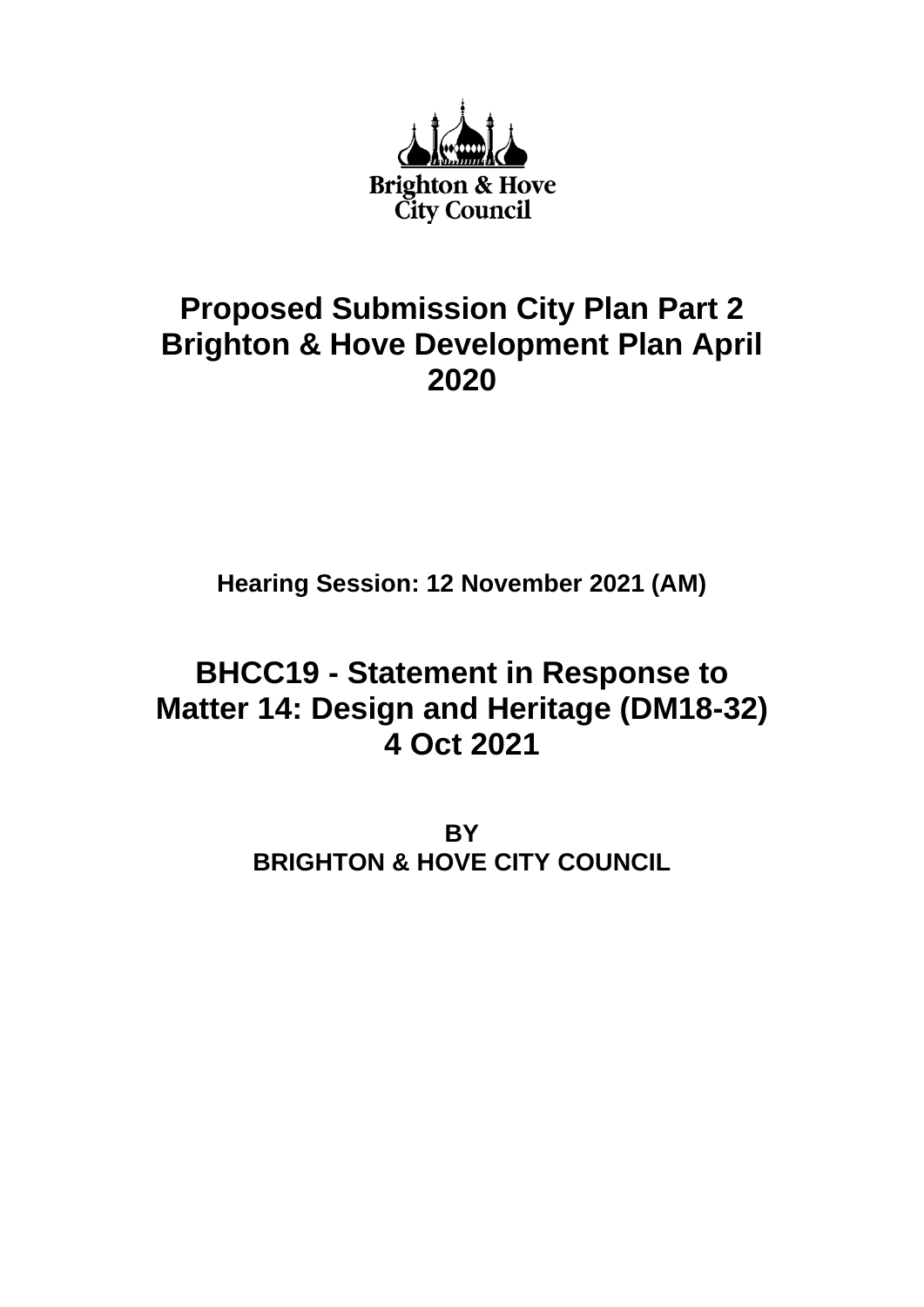**Matter 14: Design and Heritage Statement by Brighton & Hove City Council 4 th October 2021**

## **List of Abbreviations**

CPP1 - City Plan Part 1

CPP2 – City Plan Part 2

DPD - Development Plan Document

HER – Historic Environment Record

LPAs - Local Planning Authorities

NDG – National Design Guide

NMDC – National Model Design Code

NPPF - National Planning Policy Framework

PPG – Planning Policy Guidance

SA - Sustainability Appraisal

SCI – Statement of Community Involvement

SPD – Supplementary Planning Document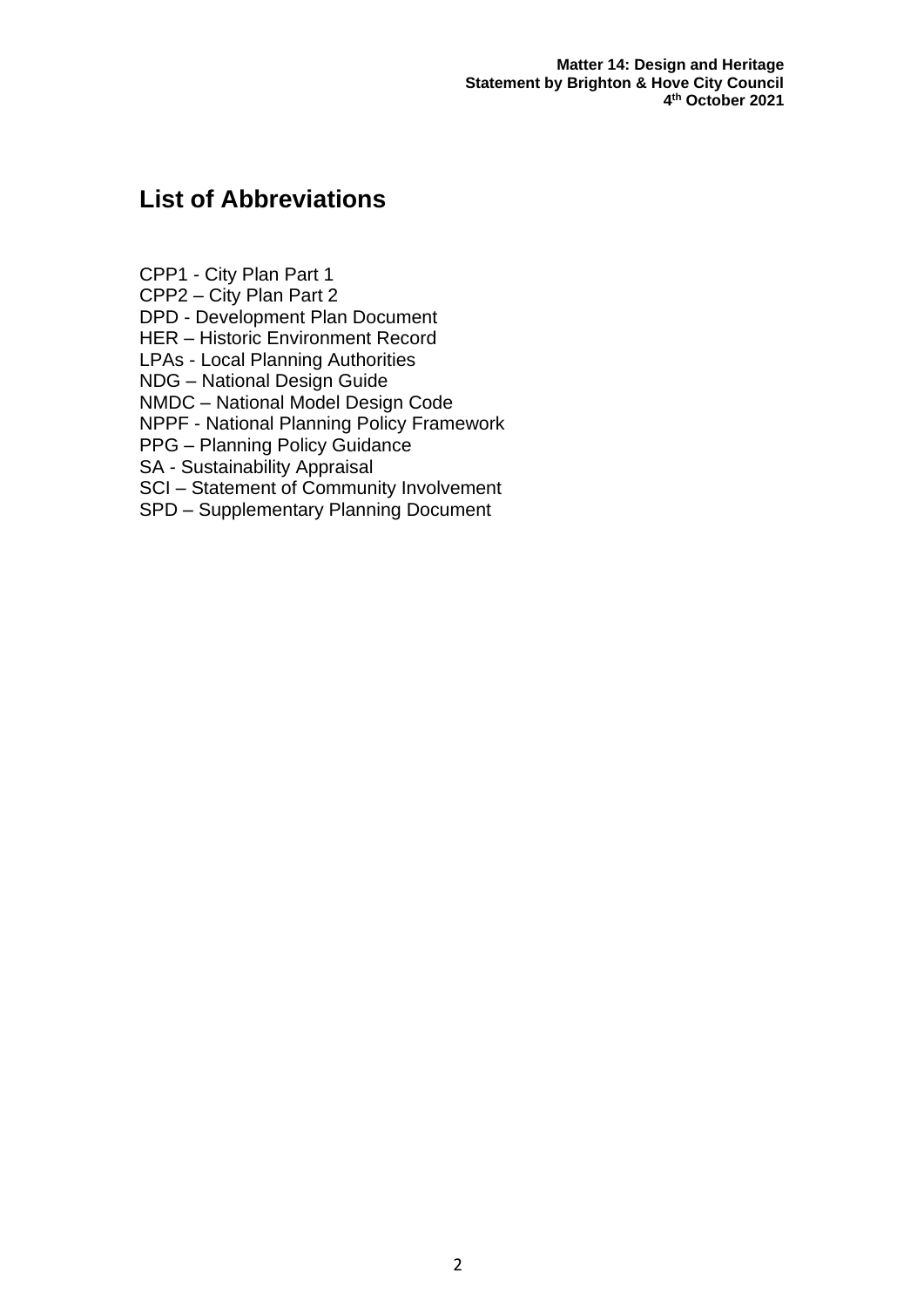## **DM18 High quality design and places**

**Q1. How would the policy interact with the Urban Design Framework Supplementary Planning Document, in particular aspects of design relating to natural light for residential development, tall buildings, public realm, intensification of neighbourhoods, and public art? Should it provide specific policy to guide tall building development? Does it adequately reflect the principles set out in the National Design Guide and National Model Design Code and NPPF para 127 and 128?** 

1. CPP1 Policy CP12 provides general strategic design advice and sets out the policy to guide tall building development. CP13 provides guidance on public realm and public art. This policy (DM18) provides detailed criteria to help deliver well-designed places and adequately reflects the principles set out in the NDG, NMDC and NPPF. SPD17 Urban Design Framework (OD79) supports CP12, CP13 and DM18 and is consistent with NDG principles, providing city-wide detailed design guidance on local priorities, tall building areas, strategic views and preparation of design proposals. The supporting text could helpfully reference the council's intention to prepare design codes. See proposed changes in MM19 (BHCC02) below.

#### **Q2. Are the key design aspects, set out in A-D justified by appropriate available evidence, having regard to national policy and local context, including meeting the requirements of the City Plan Part 1?**

- 2. The CPP2 Scoping Paper (CD20) identified a CPP1 policy gap for CPP2 to address. Whilst CP13 deals with streets and spaces, the need for a placemaking policy was identified and confirmed through consultation. Responses recorded in the Statement of Consultation for CPP2 Scoping Stage Consultation (CD22a) informed the key design aspects set out in the Draft CPP2 policy (CD16) in respect to local context (a), buildings (b and c) and spaces between buildings (d). The draft policy was amended to provide more detail in response to Appendix 4 Summary of Key Issues Arising from Representations (CD18b).
- 3. To reflect the preparation of the codes referred to in Question 1 above and to include reference to the NDG as a source of more detailed design guidance, it is proposed that MM19 (BHCC02) is further revised (see highlighted text) as follows:

| MM19 | Supporti    | Policy DM18 High quality design and places                 | To reflect NPPF |
|------|-------------|------------------------------------------------------------|-----------------|
|      | ng text     | Amend the supporting text at paragraph 2.147 to read:      | in respect of   |
|      | to Policy   |                                                            | the preparation |
|      | <b>DM18</b> | More detailed design guidance for developers, including    | of codes and    |
|      | page 63     | area- and site-specific design principles,                 | signposting the |
|      |             | will form part of theare set out in the National Design    | NDG.            |
|      |             | Guide, SPD17 Urban Design Framework-Supplementary          |                 |
|      |             | Planning Document and future design codes the council      |                 |
|      |             | will bring forward to which will supports City Plan Part 1 |                 |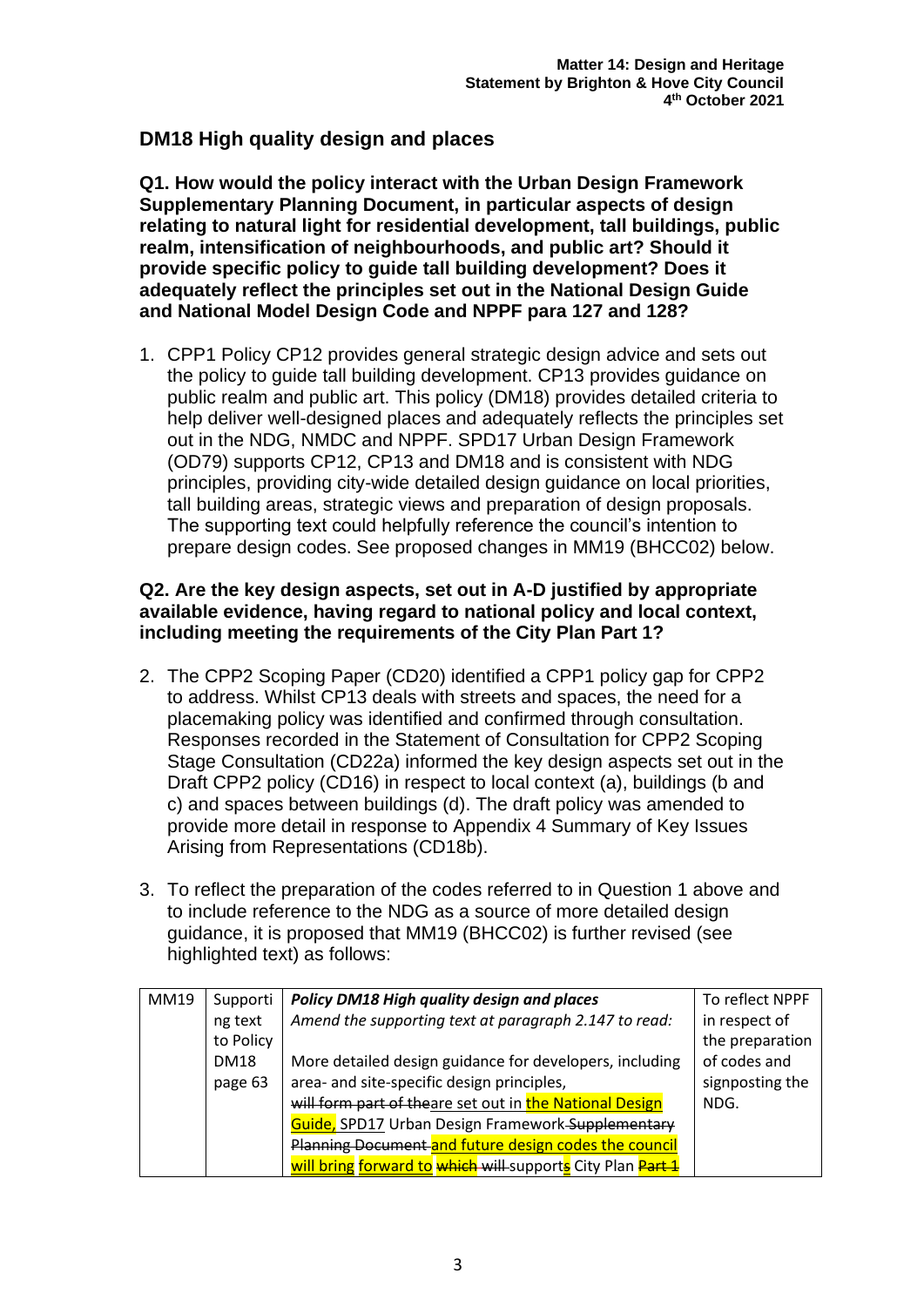| DM18 High Quality Design and Places. Guidance on<br>identified strategic views and how new strategic and<br>local views can be identified will be is included in SPD17. | Policies CP12 Urban Design and <i>City Plan Part 2Policy</i> |
|-------------------------------------------------------------------------------------------------------------------------------------------------------------------------|--------------------------------------------------------------|
|                                                                                                                                                                         |                                                              |
|                                                                                                                                                                         |                                                              |
|                                                                                                                                                                         |                                                              |

#### **Q3. Are Modifications to this policy or its supporting text required to ensure that it is clearly written and unambiguous, so it is evident how a decision maker should react to development proposals?**

4. To provide further clarity the following Main Modification to the policy is proposed:

| МM | Policy      | Policy DM18 High quality design and places                 | To provide      |
|----|-------------|------------------------------------------------------------|-----------------|
| ## | <b>DM18</b> | Amend the first sentence of the policy to read:            | greater clarity |
|    | page 63     |                                                            | to decision     |
|    |             | Planning permission will be granted for development        | makers.         |
|    |             | proposals that demonstrateDevelopment proposals must       |                 |
|    |             | demonstrate a high standard of design and make a positive  |                 |
|    |             | contribution to a sense of place and the visual quality of |                 |
|    |             | the environment. The council will require an integrated    |                 |
|    |             | approach to the design process from project inception      |                 |
|    |             | where place making and sustainable development,            |                 |
|    |             | including the principles of the circular economy, are      |                 |
|    |             | considered as one.                                         |                 |
|    |             |                                                            |                 |

## **DM19 Maximising development potential**

#### **Q1. Would this policy reflect the application of the minimum density standards set out in City Plan Part 1 policies CP12 and CP14, along with national policy set out in NPPF para 125?**

- 5. CPP1 takes a strong policy approach to promote higher density housing development, in particular through CP14 which sets a general expectation for development to achieve a minimum net density of 50 dwellings per hectare (dph) with a minimum of 100 dph within DA1-6 and DA8.
- 6. DM19 strengthens CP14 further by requiring that development proposals should avoid the under development of sites and seek to maximise opportunities for the development and use of land and this is explained at paragraph 2.16.1. This accords with NPPF 125 a) which requires policies to optimise the use of land.

## **DM20 Protection of amenity**

**Q1. Is this policy and its supporting text clearly written and unambiguous, so it is evident how a decision maker should react to**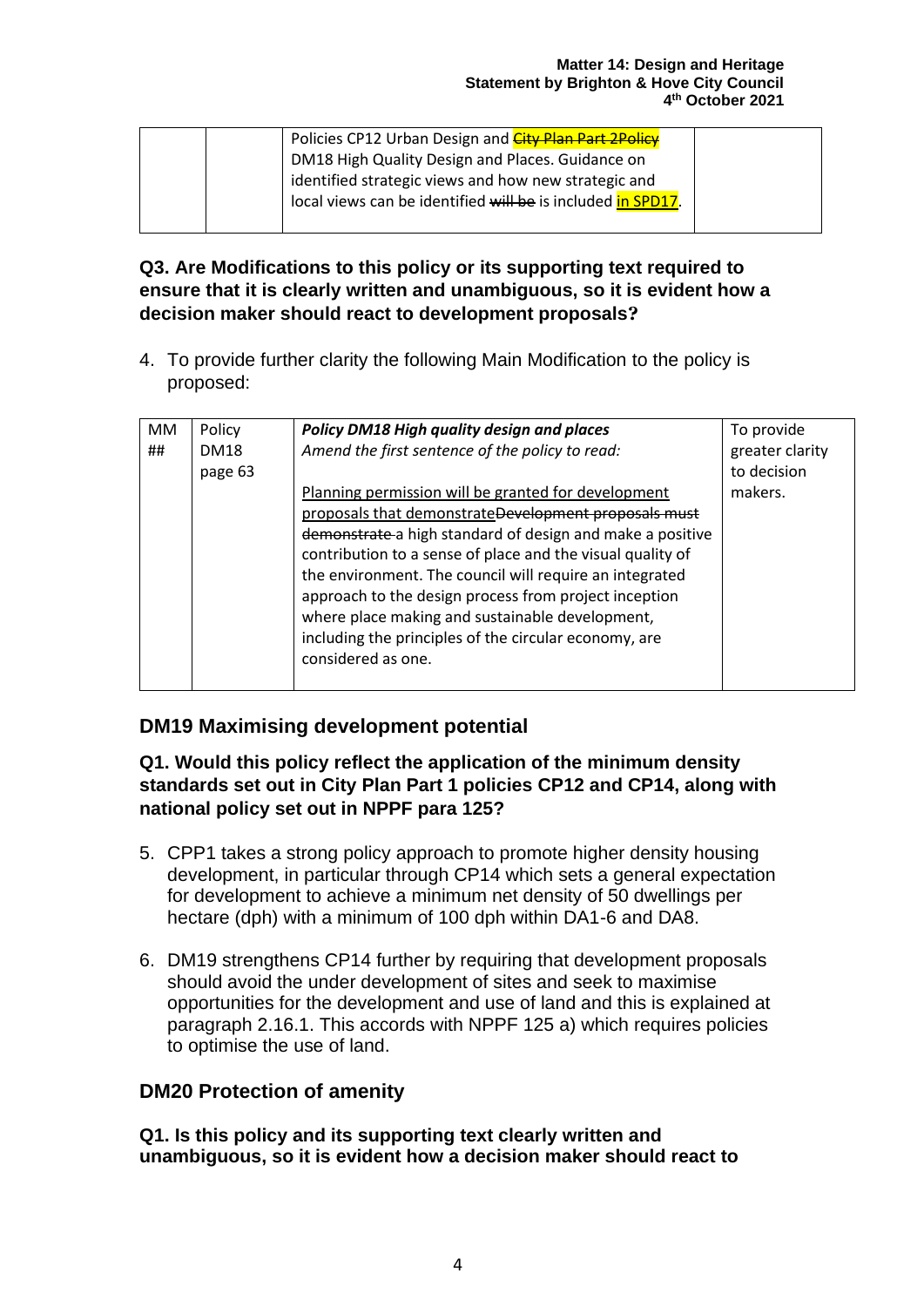#### **development proposals? Does the policy effectively address the impact of development on natural daylight and sunlight?**

7. In protecting amenity, DM20 requires proposals to consider their impact on sunlight and daylight as set out in supporting text paragraph 2.163. The policy is positively worded allowing for a flexible, context-based assessment of the impact of new development upon daylight and sunlight in line with NPPF paragraph 125. The tests in respect to tall buildings and their impact upon neighbouring properties are set in CP12 and detailed in SPD17 Urban Design Framework.

## **DM21 Extensions and alterations**

**Q1. Is this policy and its supporting text clearly written and unambiguous, so it is evident how a decision maker should react to development proposals? Does the policy effectively guide upward extensions and the impact of development on nearby trees?**

- 8. The policy is worded flexibly, setting out the relationships that extensions should be assessed against including the property and its neighbour. It is supported by OD06 SPD12 Design Guide for Extensions and Alterations as referenced in paragraph 2.174, which provides the decision maker with detailed guidance on how to react to proposals. Criteria b) takes account of a neighbourhood's character while allowing for contemporary or innovative design as explained in supporting text paragraph 2.170. This approach is supported by NPPF para 130 c). Paragraph 2.171 refers to the design elements to be taken account of when considering proposals.
- 9. In respect of the impact of development on trees by upward extensions, the sequential test is set out in Policy DM22 Landscape and Trees criteria d) which requires development to retain existing trees and where removal is unavoidable to provide suitable replacement in criteria e). See also the response to Matter Statement 14 Q.1.

#### **DM22 Landscape design and trees**

**Q1. Would this policy be effective in requiring, in the first instance, retention of trees and then replacement to the satisfaction of the Council? Does it effectively reflect the importance of trees and planting in providing climate change mitigation and environmentally sustainable and climate resilient townscape?** 

10.The opening paragraph states that trees are required to be retained, with criteria (d) and (e) providing further detail on retention and replacement. The council acknowledges the link between criteria (d) and (e) could be clearer to ensure retention in the first instance and improve effectiveness. The following Main Modification is proposed: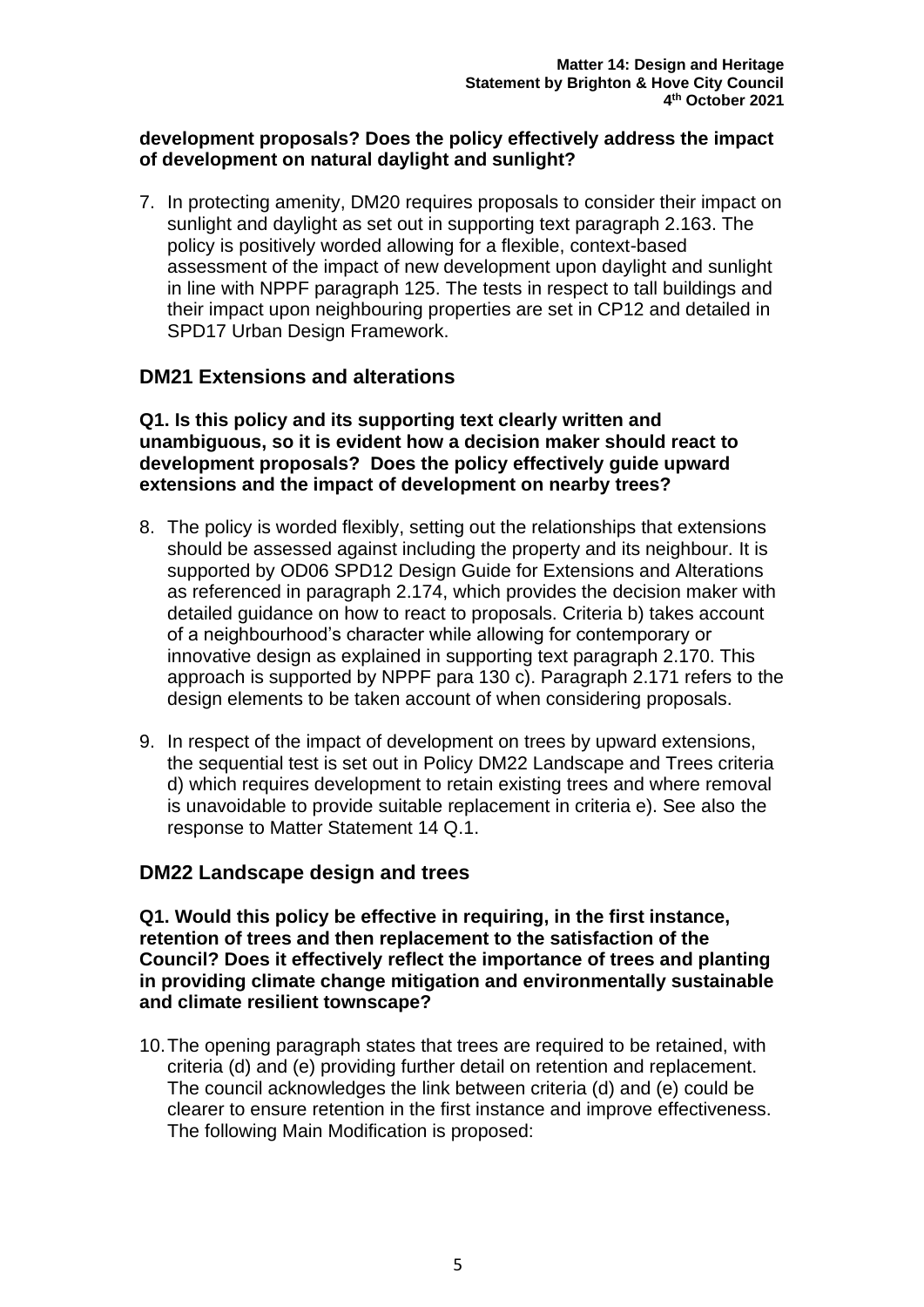| МM | Policy      | <b>Policy DM22 Landscape Design and Trees</b>                   | To improve    |
|----|-------------|-----------------------------------------------------------------|---------------|
| ## | <b>DM22</b> | Amend (d) and (e) of policy to read:                            | effectiveness |
|    | page 72     |                                                                 |               |
|    |             | d) the retention of existing trees and hedgerows with details   |               |
|    |             | provided of appropriate protection during construction.         |               |
|    |             | e) Where removal of a tree is unavoidable, for example by       |               |
|    |             | reason of it being severely diseased or dangerous:              |               |
|    |             | (i) the provision of plans areis required that clearly identify |               |
|    |             | the location and species of all those to be lost and all those  |               |
|    |             | to be retained; and                                             |               |
|    |             | (ii) $e$ ) replacement trees along with appropriate associated  |               |
|    |             | planting space and works of a type of tree, size and            |               |
|    |             | location to the satisfaction of the council for any tree        |               |
|    |             | felled; for example by reason of it being severely diseased     |               |
|    |             | <del>nr dangerous.</del>                                        |               |
|    |             |                                                                 |               |

11.The contribution of trees and planting in providing climate resilience is recognised through various criteria including (a), (d), (e) and (f), and in supporting text paragraph 2.175 in relation to landscaping. The council acknowledges the link between trees, planting and climate resilience could be made clearer in paragraph 2.175. To then be consistent with paragraph 2.175, additional wording is proposed for paragraph 2.179. The following Main Modifications are proposed:

| To better    |
|--------------|
|              |
| accord with  |
| NPPF.        |
|              |
|              |
|              |
|              |
|              |
|              |
| For          |
| consistency. |
|              |
|              |
|              |
|              |
|              |
|              |

#### **Q2. Are Modifications to this policy or its supporting text required to ensure that it is clearly written and unambiguous, so it is evident how a decision maker should react to development proposals?**

12.Main Modifications MM26, MM27, MM28, MM29 and MM30, as set out in BHCC02 Schedule of Proposed Modifications, have been proposed to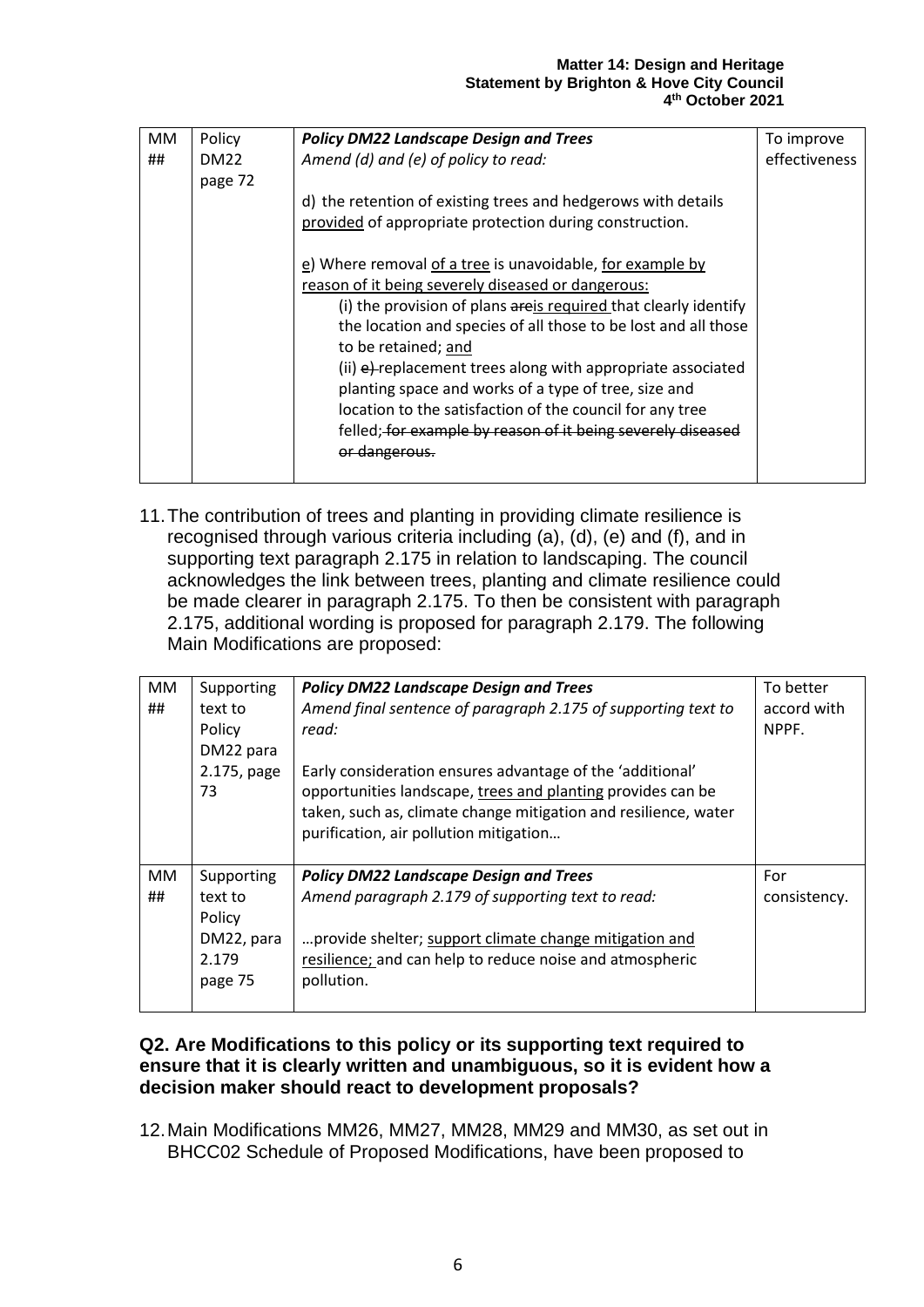address representations and improve clarity, with further modifications proposed as above. No further modifications are proposed.

## **DM23 Shopfronts and DM24 Advertisements**

#### **Q1. Does the policy in general effectively reflect the heritage balance set out in NPPF paras 201 and 202?**

13.The policy seeks to ensure that proposals cause no harm to a heritage asset, in accordance with the duties under s16, s66 and s72 of the Planning (Listed Buildings and Conservation Areas) Act 1990 (as amended) and that any potential harm is minimised or mitigated as far as possible through design. The heritage balance set out in NPPF paras 201 and 202 would be applied where there is harm and would include consideration as to whether that harm has been minimised or mitigated through reference to the policy. It should be noted that these policies would need to be applied together with CPP2 policies DM26 and DM27 where appropriate.

#### **Q2. Are these policies and supporting texts clearly written and unambiguous, so it is evident how a decision maker should react to development proposals?**

14.Yes, it is considered that by referring to those matters that need to be considered in assessing a proposal in each circumstance and when making a determination, these policies clearly set out how a decision maker should approach proposals.

#### **Q3. Are these requirements for advertisements clear and effective in light of guidance set out in PPG ID 18b paragraph 026?**

15.Yes, the requirements of DM24 would enable the decision maker to properly assess whether the proposal would cause harm, to visual amenity in particular. PPG ID 18b paragraph 079 explains that some factors relevant to amenity are the general characteristics of the locality, including the presence of any feature of historic, architectural, cultural or similar interest. This policy seeks to amplify those factors in respect of Brighton & Hove.

### **DM25 Communications infrastructure**

#### **Q1. Does this policy accord with requirements of NPPF paras 117 and 118?**

16.Yes, the policy accords with the requirements of NPPF paragraph 117 to 118 as it is positively worded to support the expansion of electronic communications networks and the criteria relate to relevant planning matters only; ensuring installations are kept to a minimum and consideration is given infrastructure sharing (DM25.e); ensuring they are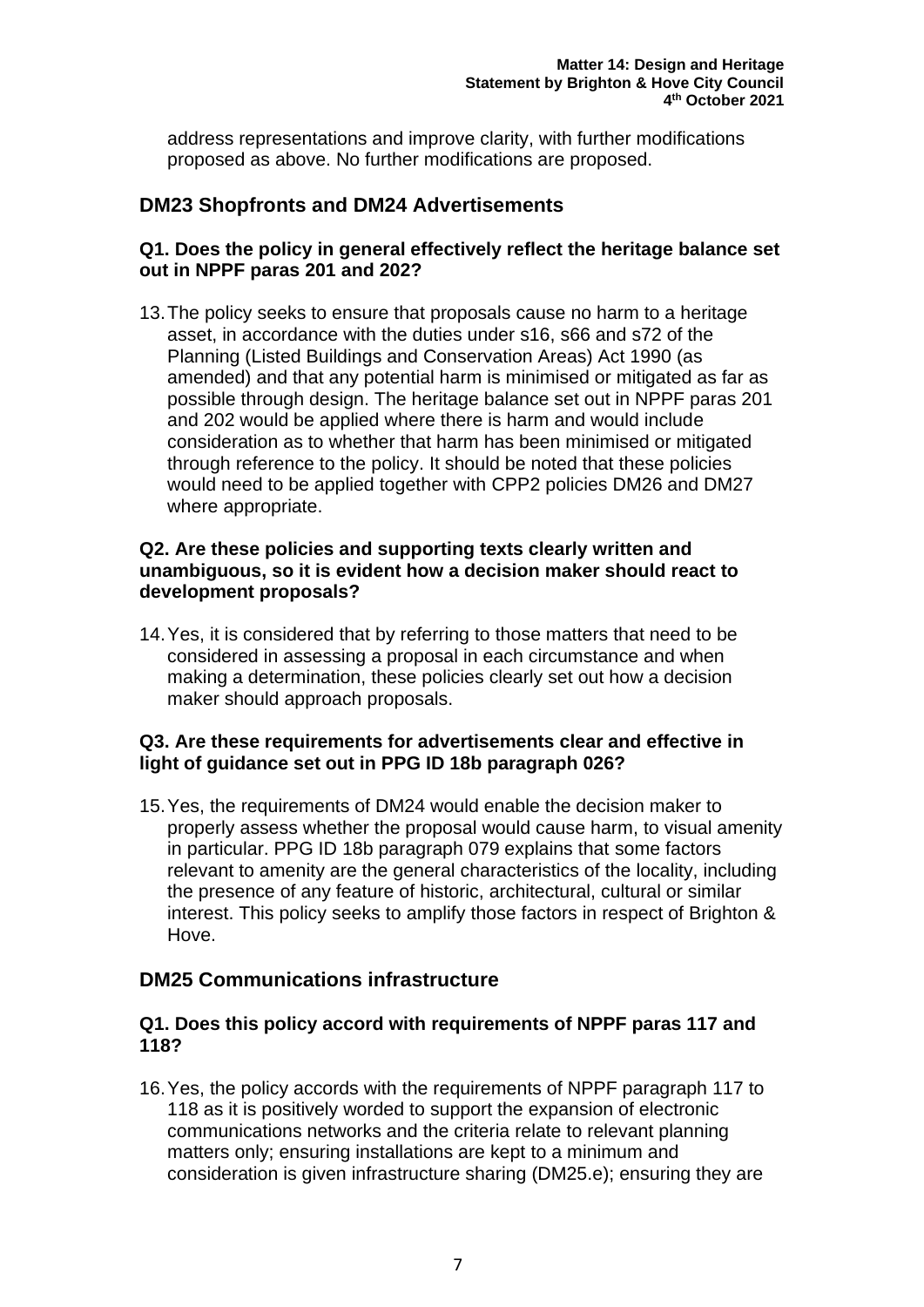sympathetically designed and camouflaged having regard to the city's built and natural environment (DM25.a-d); ensuring compliance with International Commission on Non-Ionizing Radiation Protection (ICNIRP) standards (DM25.f) and that interference has been considered (DM25.g).

#### **Q2. Is it clearly written and unambiguous, so it is evident how a decision maker should react to development proposals?**

17.The following Main Modification to DM25 is proposed to provide further clarity:

| MM | Policy DM25<br>page 81 | <b>Policy DM25 Communications Infrastructure</b><br>Amend last two paragraphs of policy:<br>New development or major renovation works to<br>existing buildings should ensure that provide sufficient<br>ducting space for future digital full fibre connectivity<br>infrastructure is provided as part of the development.<br>Where possiblefeasible, the council will encourage the<br>removal of older communication equipment that is no | For clarity. |
|----|------------------------|---------------------------------------------------------------------------------------------------------------------------------------------------------------------------------------------------------------------------------------------------------------------------------------------------------------------------------------------------------------------------------------------------------------------------------------------|--------------|
|    |                        | longer required should be removed in order to<br>minimise visual impact.                                                                                                                                                                                                                                                                                                                                                                    |              |
|    |                        | Supporting text 2.200 Amend footnote 60:                                                                                                                                                                                                                                                                                                                                                                                                    |              |
|    |                        | <sup>60</sup> National Planning Policy Framework (NPPF),<br>paragraphs 116 -118.                                                                                                                                                                                                                                                                                                                                                            |              |

### **DM26 Conservation areas**

**Q1. Section 72(1) of the Planning (Listed Buildings and Conservation Areas) Act 1990 sets out that, in the exercise, with respect to any buildings or other land in a conservation area, of any functions under the planning Acts special regard shall be paid to the desirability of preserving or enhancing the character or appearance of that area. Further NPPF paragraphs 201-202 set out how to weigh the impact of development on the significance of a designated asset. Overall, is the wording of this policy and explanatory text clear and justified having regard to the statutory provisions and national policy?**

18.Yes, the policy gives great weight to the conservation of these areas. It sets out those considerations that can assist the decision maker in identifying and assessing whether development would avoid harm or may enable enhancement, with reference to the local context and the available evidence base. The wording of the policy and supporting text would further help the decision maker assess whether any harm has been appropriately minimised or mitigated. The heritage balance set out in NPPF paras 201 and 202 would be applied where there is harm and would include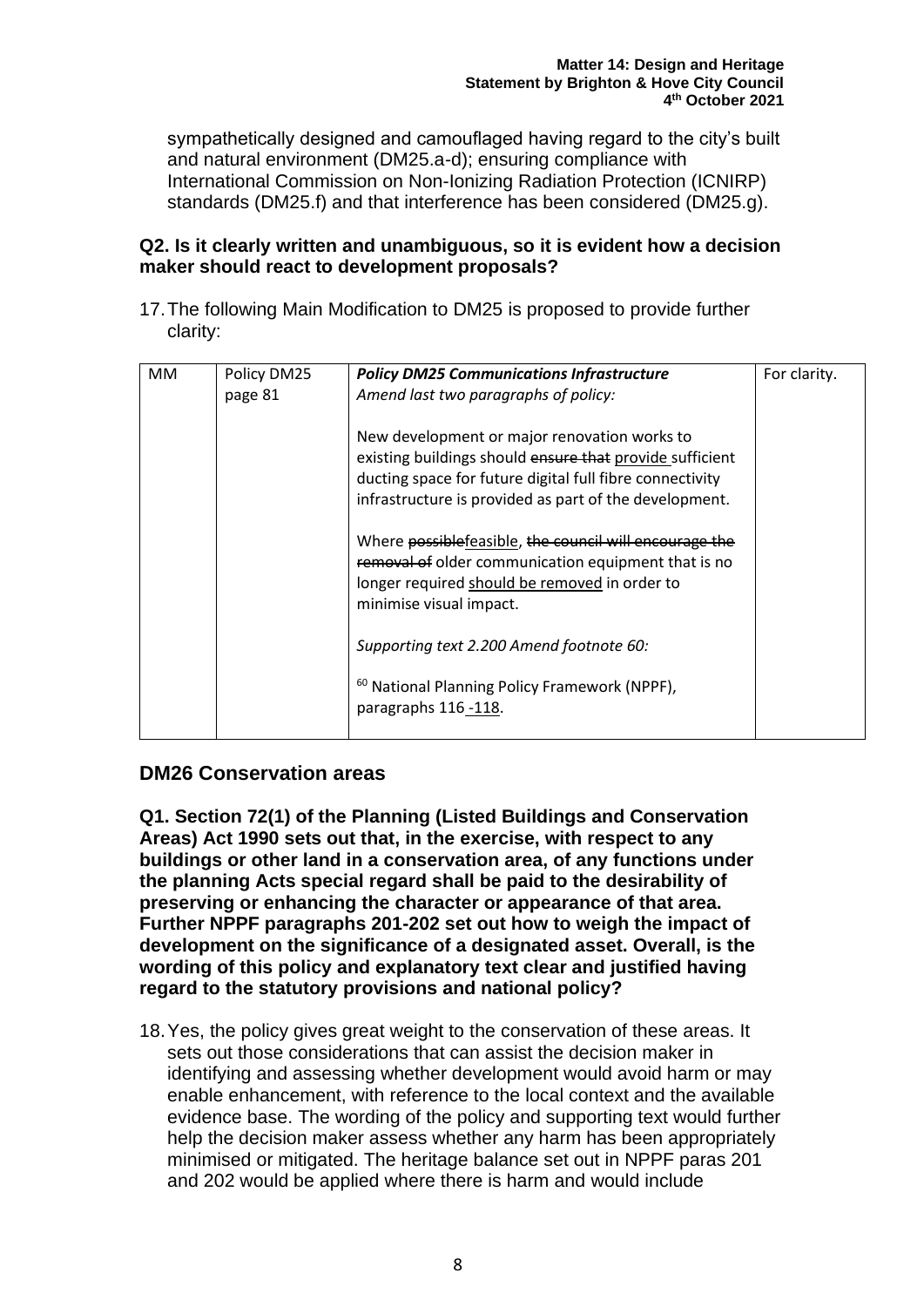consideration as to whether that harm has been minimised or mitigated through reference to the policy. The policy also allows for where there may be heritage benefits to a development that would be included in the net heritage balance and so form part of the wider balancing exercise.

19.For clarity, however, a Main Modification is proposed to the supporting text as follows:

| <b>MM</b> | Policy      | <b>Policy DM26 Conservation Areas</b>                               | For clarity,  |
|-----------|-------------|---------------------------------------------------------------------|---------------|
| ##        | <b>DM26</b> | Amend paragraph 2.204 of the supporting text by adding the          | effectiveness |
|           | page 85     | following sentence at the start of the paragraph:                   | and           |
|           |             |                                                                     | consistency   |
|           |             | Where either substantial harm or less than substantial harm is      | with the      |
|           |             | identified, the council will expect the applicant to fully meet the | NPPF.         |
|           |             | requirements set out in the NPPF.                                   |               |
|           |             |                                                                     |               |

#### **Q2. In the absence of a commitment to produce up to date management plans for conservation areas, would this policy be effective?**

- 20.Yes, OD32 Conservation Strategy (2015) is specifically referenced in CPP1 Policy CP15 as a framework for future conservation area management proposals. It is a ten-year Strategy to be reviewed in 2025. It currently prioritises the production of Conservation Area character statements for those areas without one, and after that the review of those existing ones that are most out-of-date or ineffective. The adoption of DM27 would give greater impetus for the 2025 review to programme future management plans.
- 21.In the meantime, it is not considered that the absence of such a commitment weakens the effectiveness of this policy to any notable degree. A management plan would be a material consideration in the determination of planning applications and is a useful tool in identifying potential enhancements in particular. However, management plans are not as germane to the effectiveness of this policy as conservation area statements.

## **DM27 Listed buildings**

**Q1. Section 66(1) of the same Act sets out …'in considering whether to grant planning permission for development which affects a listed building or its setting … shall have special regard to the desirability of preserving the building or its setting or any features of special architectural or historic interest which it possesses.' In this context, the supporting text to this policy explains national policy requirements where substantial harm is identified. In the absence of the same for less than substantial harm, would the policy as a whole be effective?**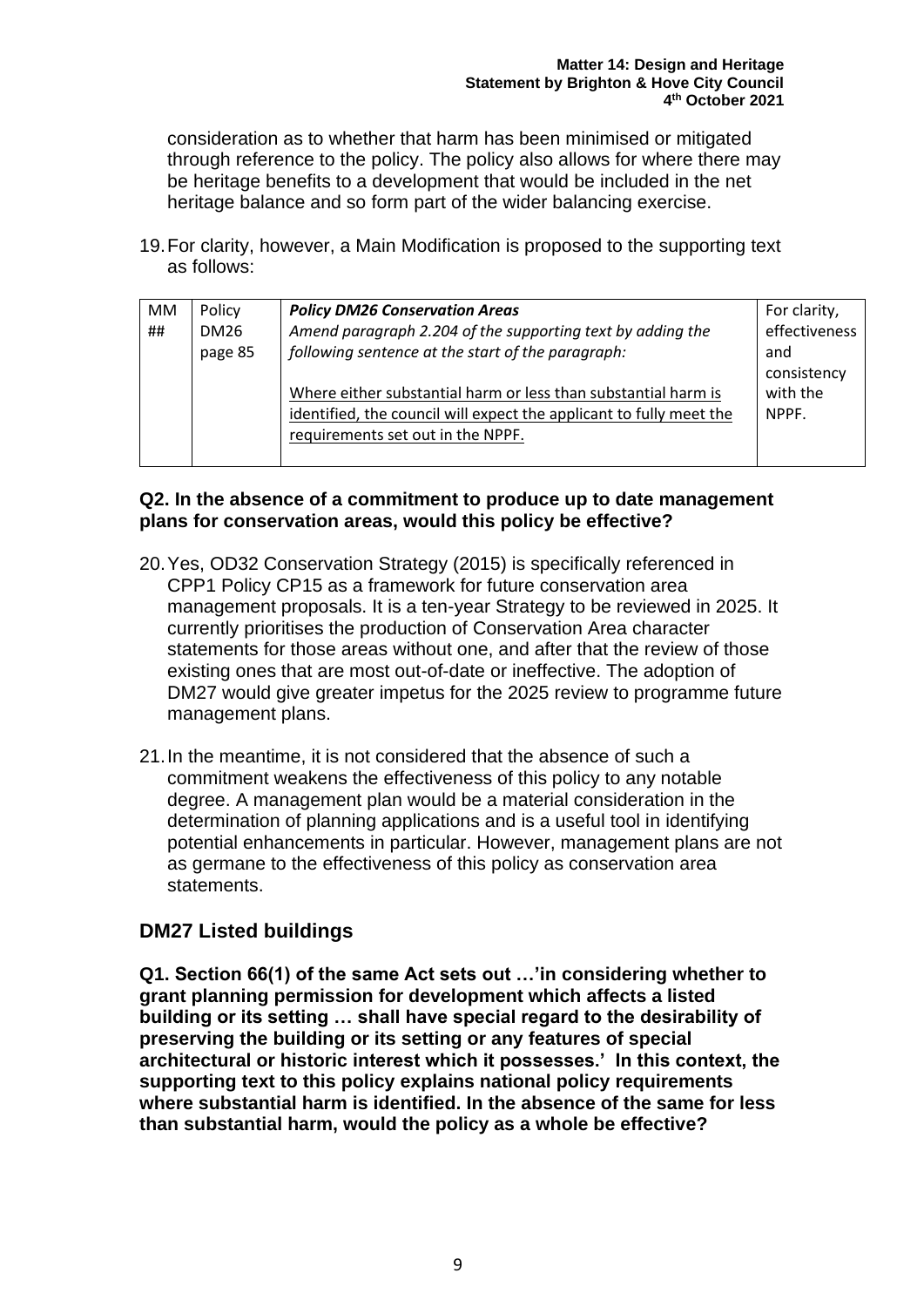22.The specific reference to the NPPF approach to be followed in the case of substantial harm was included to clarify that the absence of such tests from this policy was simply to avoid either repeating or paraphrasing national policy. However, a Main Modification is proposed to clarify that in all cases where harm is identified the relevant paragraphs in the NPPF will apply, as follows:

| <b>MM</b><br>## | Policy<br><b>DM27</b><br>page 86 | <b>Policy DM27 Listed Buildings</b><br>Amend paragraph 2.213 of the supporting text to read:<br>There is a general presumption in favour of the preservation of<br>listed buildings. Where either substantial harm or less than<br>substantial harm is identified the council will expect the applicant<br>to fully meet the requirements set out in the NPPF. Any<br>substantial public benefits put forward must directly relate to the<br>development itself, must benefit the local community in the long | For<br>effectiveness<br>and for<br>consistency<br>with the<br>NPPF. |
|-----------------|----------------------------------|---------------------------------------------------------------------------------------------------------------------------------------------------------------------------------------------------------------------------------------------------------------------------------------------------------------------------------------------------------------------------------------------------------------------------------------------------------------------------------------------------------------|---------------------------------------------------------------------|
|                 |                                  | term and must not otherwise be achievable.                                                                                                                                                                                                                                                                                                                                                                                                                                                                    |                                                                     |

#### **Q2. Overall, is the wording of this policy and explanatory text clear and justified having regard to the statutory provisions and government policy?**

23.Yes, subject to the Main Modification set out above.

## **DM28 Locally listed buildings**

#### **Q1. NPPF paragraph 203 sets out how to weigh the impact of development on the significance of a non-designated asset. Does this policy effectively reflect this?**

24.Yes. The council has a public Local List of Heritage Assets, with an entry for each asset, that has been compiled using criteria set out in OD12 Planning Advice Note 07. This enables the significance of the asset to be understood and taken into account. The policy then seeks to avoid or minimise conflict between the asset's conservation and the development proposal, in accordance with NPPF paragraph 195, and sets out clearly how that should be demonstrated.

## **DM29 Setting of heritage assets**

#### **Q1. What is the justification for the considerations to be taken into account in assessing the contribution of setting to the significance of a heritage asset and the impact of development on that setting, with regard to the local context?**

25.The policy is intended to guide applicants/agents and decision makers as to what potential factors are likely to be of most relevance when assessing the contribution of setting to an asset's significance and the potential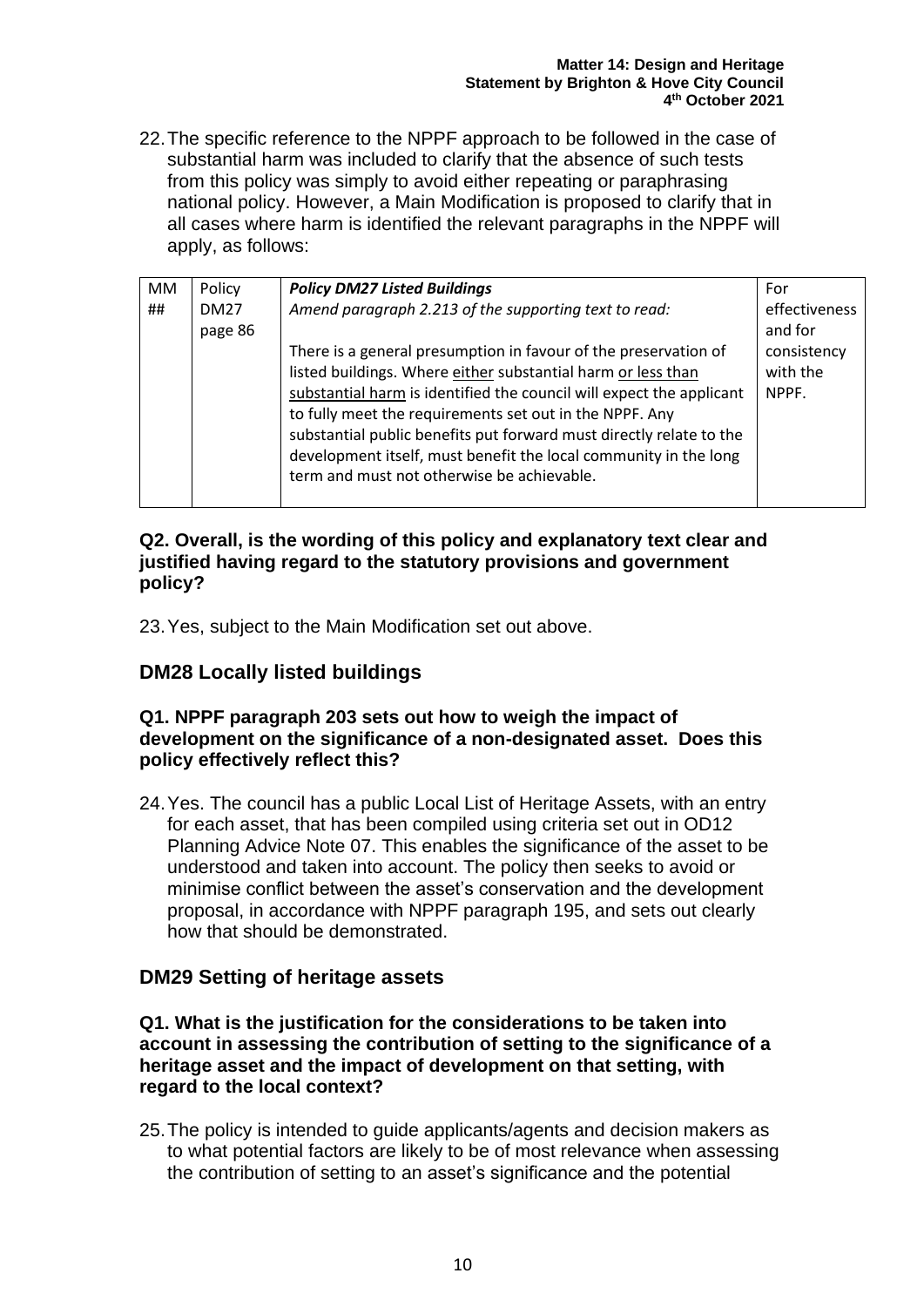impact of the development on those contributors to setting, with particular emphasis on the context of Brighton & Hove. It is not intended to be exhaustive, however, but provide a policy basis for assessing any heritage impact statement or similar.

**Q2. The last paragraph of this policy sets out that, where there are impacts on the setting of multiple heritage assets, priority should be given to enhancing the setting of those assets of greatest significance. In the absence of a consideration of impacts, would this policy be justified, effective and consistent with national policy?** 

26.The policy was intended to reflect NPPF paragraph 199, but it is accepted that in the absence of a consideration of impacts the policy as worded would not be properly effective. Therefore, a Main Modification to the policy is proposed as follows:

| MM | Policy      | <b>Policy DM29 The Setting of Heritage Assets</b>                   | For           |
|----|-------------|---------------------------------------------------------------------|---------------|
| ## | <b>DM29</b> | Amend the last paragraph of the policy to read:                     | effectiveness |
|    | page 89     |                                                                     | and for       |
|    |             | Opportunities should be taken to enhance the setting of a           | consistency   |
|    |             | heritage asset through new development. Where a major               | with the      |
|    |             | development impacts on the settings of multiple heritage assets,    | NPPF.         |
|    |             | the scale of impact should be assessed against the importance of    |               |
|    |             | the heritage asset and the degree to which setting contributes to   |               |
|    |             | its significance. priority should be given to enhancing the setting |               |
|    |             | of the asset(s) of greatest significance                            |               |
|    |             |                                                                     |               |

## **DM30 Registered parks and gardens**

**Q1. Are modifications to this policy or its supporting text required to ensure that it is clearly written and unambiguous, so it is evident how a decision maker should react to development proposals?** 

27.BHCC02 Revised Schedule of Proposed Modifications proposes Main Modifications MM32 and MM33 to ensure that the policy is clearly written.

#### **Q2. NPPF paragraphs 201 and 202 set out how to weigh the impact of development on the significance of a designated asset. Is this reflected in this policy?**

28.A Main Modification is proposed to the supporting text to reflect NPPF paragraphs 201 and 202 more explicitly, as follows:

| <b>MM</b> | Policy      | <b>Policy DM30 Registered Parks and Gardens</b>                                                                | For           |
|-----------|-------------|----------------------------------------------------------------------------------------------------------------|---------------|
| ##        | <b>DM30</b> | Amend paragraph 2.232 of the supporting text to read:                                                          | effectiveness |
|           | page 91     |                                                                                                                | and for       |
|           |             | Parks and gardens are key components of the historic<br>environment. Registered parks and gardens are designed | consistency   |
|           |             |                                                                                                                |               |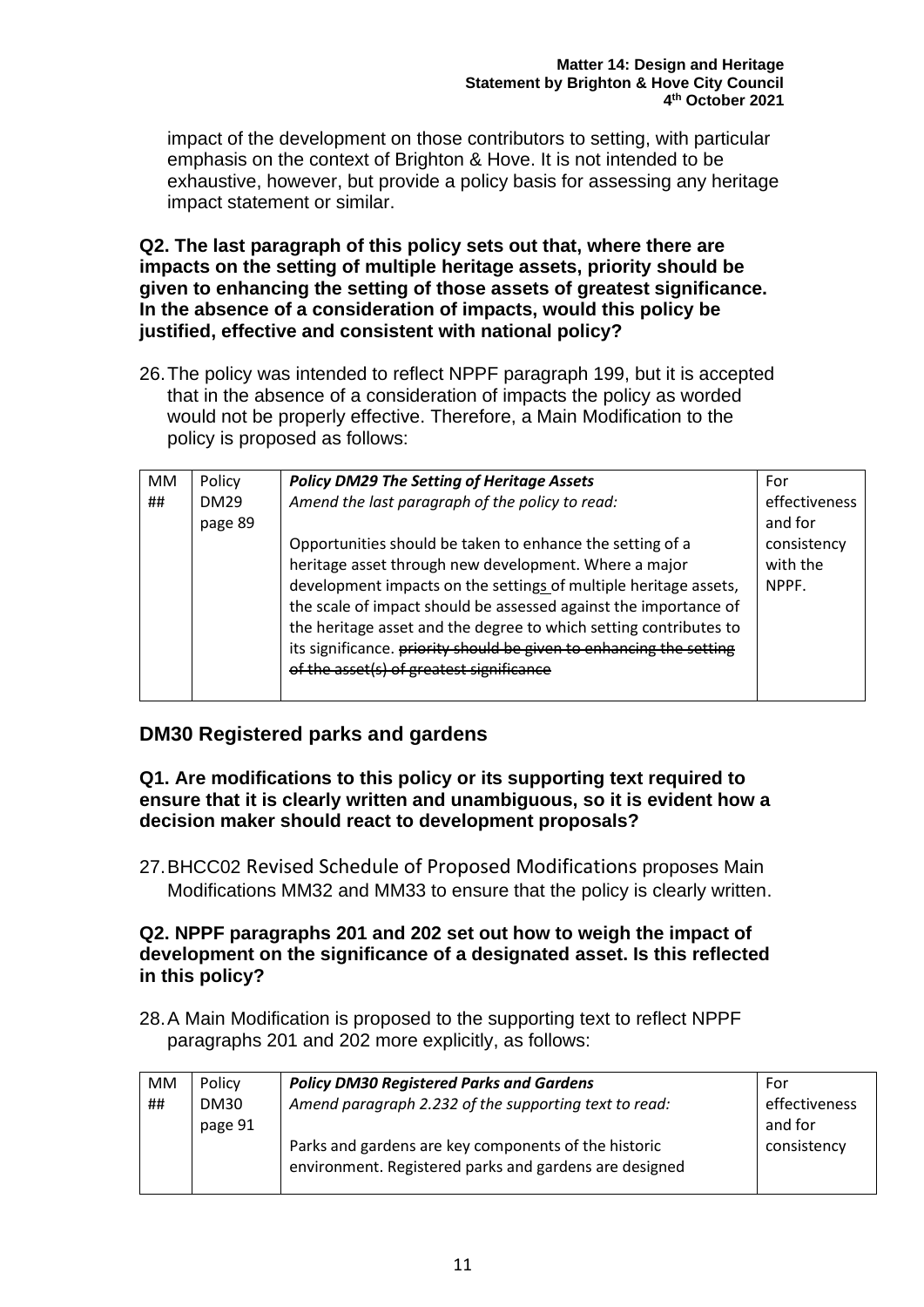| landscapes of national importance, including: public parks;        | with the |
|--------------------------------------------------------------------|----------|
| communal gardens of historic groups of houses; and cemeteries.     | NPPF.    |
| Where either substantial harm or less than substantial harm is     |          |
| identified the council will expect the applicant to fully meet the |          |
| requirements set out in the NPPF.                                  |          |
|                                                                    |          |

## **DM31 Archaeological interest**

#### **Q1. Should the policy explicitly require suitable field evaluation/survey at pre-determination stage?**

29.Yes, and BHCC02 MM35 proposes a Main Modification to the policy to specifically address this:

#### **Q2. Does the policy address the way in which development affecting the different categories of remains should be weighed as set out in NPPF paragraphs 201 to 203 and PPG Conserving and enhancing the historic environment ID 18a 040?**

30.Yes, the wording addresses NPPF paragraphs 201 to 203, but a Main Modification is proposed below to the supporting text to reflect NPPF paragraphs 201 and 202 more explicitly. In respect of paragraph 203 and PPG ID 18a 040, an Archaeological Notification Area (ANA) as identified via the local HER is considered to fall under the status of a non-designated heritage asset (unless demonstrated otherwise).

| <b>MM</b> | Policy      | <b>Policy DM31 Archaeological Interest</b>                         | For           |
|-----------|-------------|--------------------------------------------------------------------|---------------|
| ##        | <b>DM31</b> | Amend paragraph 2.237 of the supporting text to read:              | effectiveness |
|           | page 93     |                                                                    | and for       |
|           |             | Archaeological remains are finite and irreplaceable resources      | consistency   |
|           |             | which are particularly vulnerable to the effects of new            | with the      |
|           |             | development. Archaeological interest is defined in the NPPF.       | NPPF.         |
|           |             | Where either substantial harm or less than substantial harm is     |               |
|           |             | identified the council will expect the applicant to fully meet the |               |
|           |             | requirements set out in the NPPF.                                  |               |
|           |             |                                                                    |               |

## **DM32 The Royal Pavilion Estate**

**Q1. Does the policy effectively identify the gardens' historic interest and acknowledge the previous restoration scheme and the need to enhance the successes of that scheme? Are Modifications required to ensure that the policy is effective in these regards?**

31.Whilst the policy is not intended to summarise the gardens' significance, including its historic interest, BHCC02 MM36, MM37 and MM38 propose Main Modifications to acknowledge the positive legacy of the previous